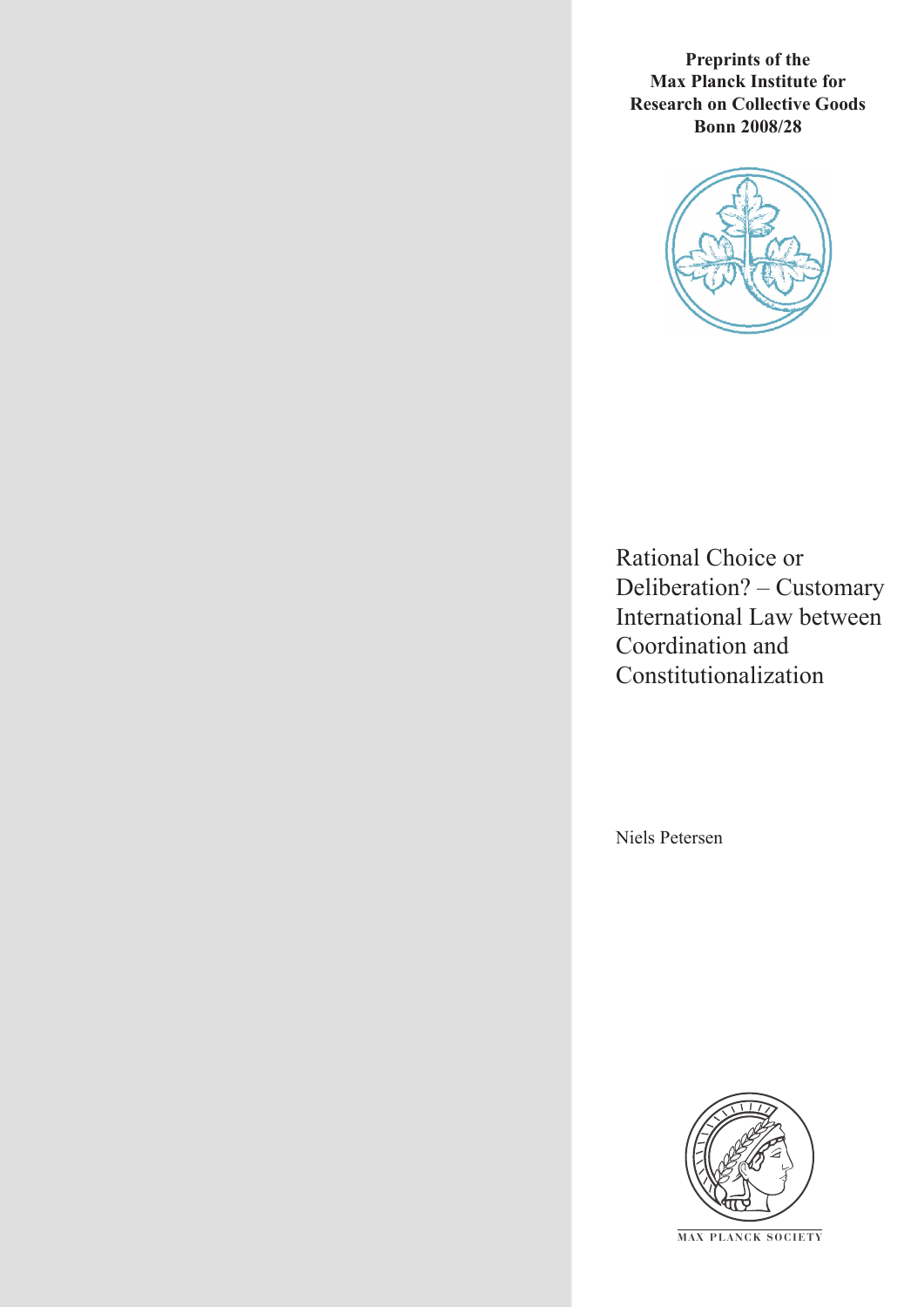

# **Rational Choice or Deliberation? – Customary International Law between Coordination and Constitutionalization**

Niels Petersen

July 2008

Max Planck Institute for Research on Collective Goods, Kurt-Schumacher-Str. 10, D-53113 Bonn http://www.coll.mpg.de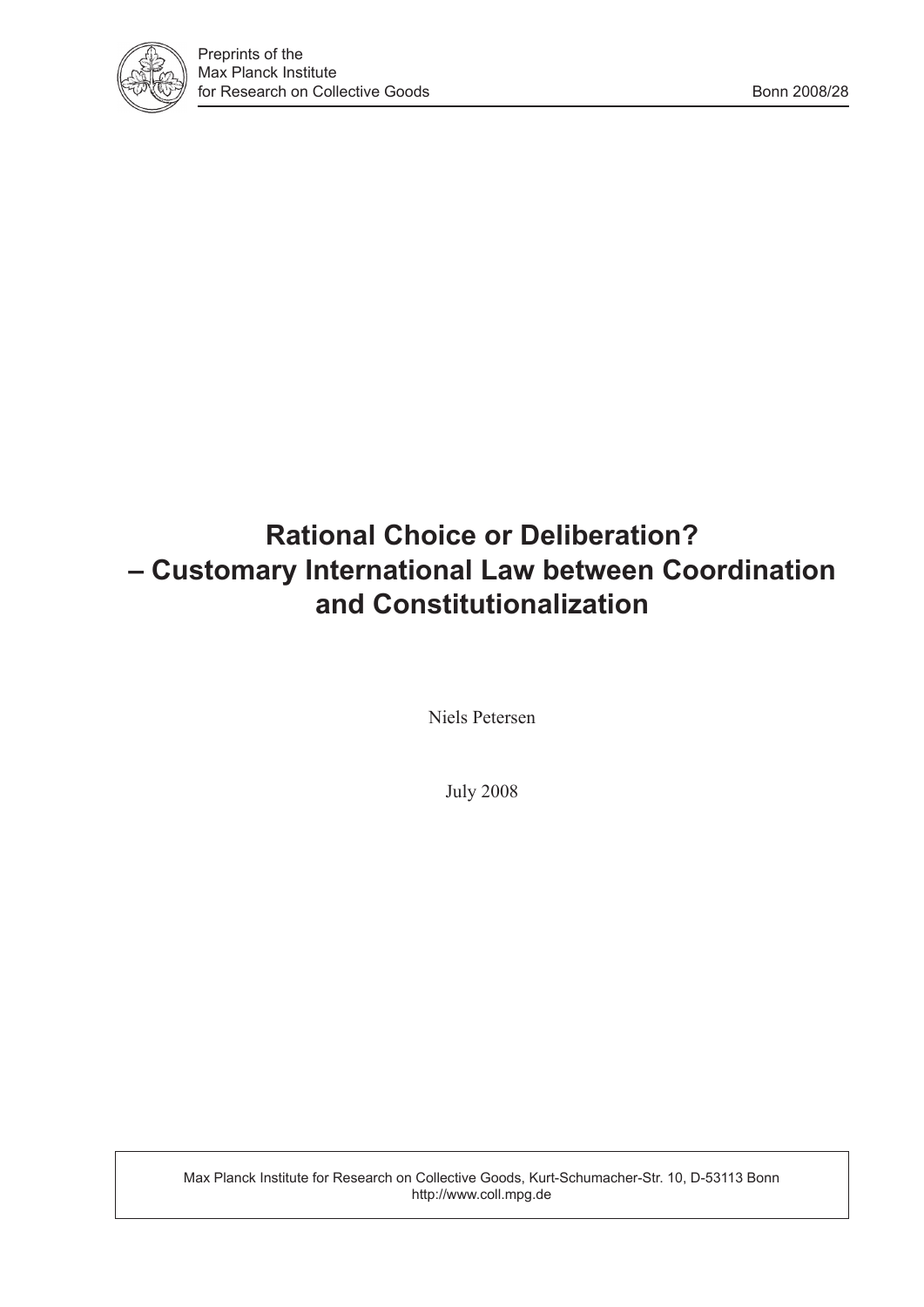# Rational Choice or Deliberation? – Customary International Law between Coordination and Constitutionalization

by

NIELS PETERSEN*\**

Rational choice approaches to customary international law have gained in prominence in recent years. Although becoming increasingly sophisticated, they are not able to explain all phenomena of customary international law. This contribution claims that there are two different types of unwritten law in the international order. On the one hand, we have the traditional customary norms, which are identified by observing patterns of state conduct and a related *opinio iuris*. These norms may very well be described by rational choice approaches, which primarily observe under which conditions we may find stable patterns of behavior. However, there is, on the other hand, a different category of norms that functions in a different manner. These norms concern either human rights or public goods and can be considered as the principles of the international legal order. Their function is not to stabilize already existing behavioral equilibria, but to shape international relations in a positive way. They are not past-oriented, but future-directed. Therefore, it is the thesis of this contribution that a deliberative approach is more suitable to explain the role of these principles in the international community. (JEL K 33)

#### *1. Introduction*

In recent decades, traditional international law doctrine has been under constant pressure of concurrent theoretical approaches. After the postmodernist critique in the late 1980s and early 1990s, the most recent attack has come from rational choice theory. In 2005, ERIC POSNER AND JACK GOLDSMITH's account on *The Limits of International Law* [2005] replaced MARTTI KOSKENNIEMI's *Gentle Civilizer of Nations* [2004] at the top of the bestseller list of international law books. However, Goldsmith and Posner's work has not remained without opposition. Some authors have proposed different conceptions of customary international law on the basis of rational choice theory. Others have even questioned the basic assumption that

Many thanks to Anne van Aaken, Sergio Dellavalle, Christoph Engel, Mitu Gulati, Thomas Kleinlein and Ingo Venzke for valuable comments on earlier drafts of this paper. Furthermore, I am grateful to Brian Cooper for his linguistic revision of the text. Remaining mistakes, are, obviously, my own.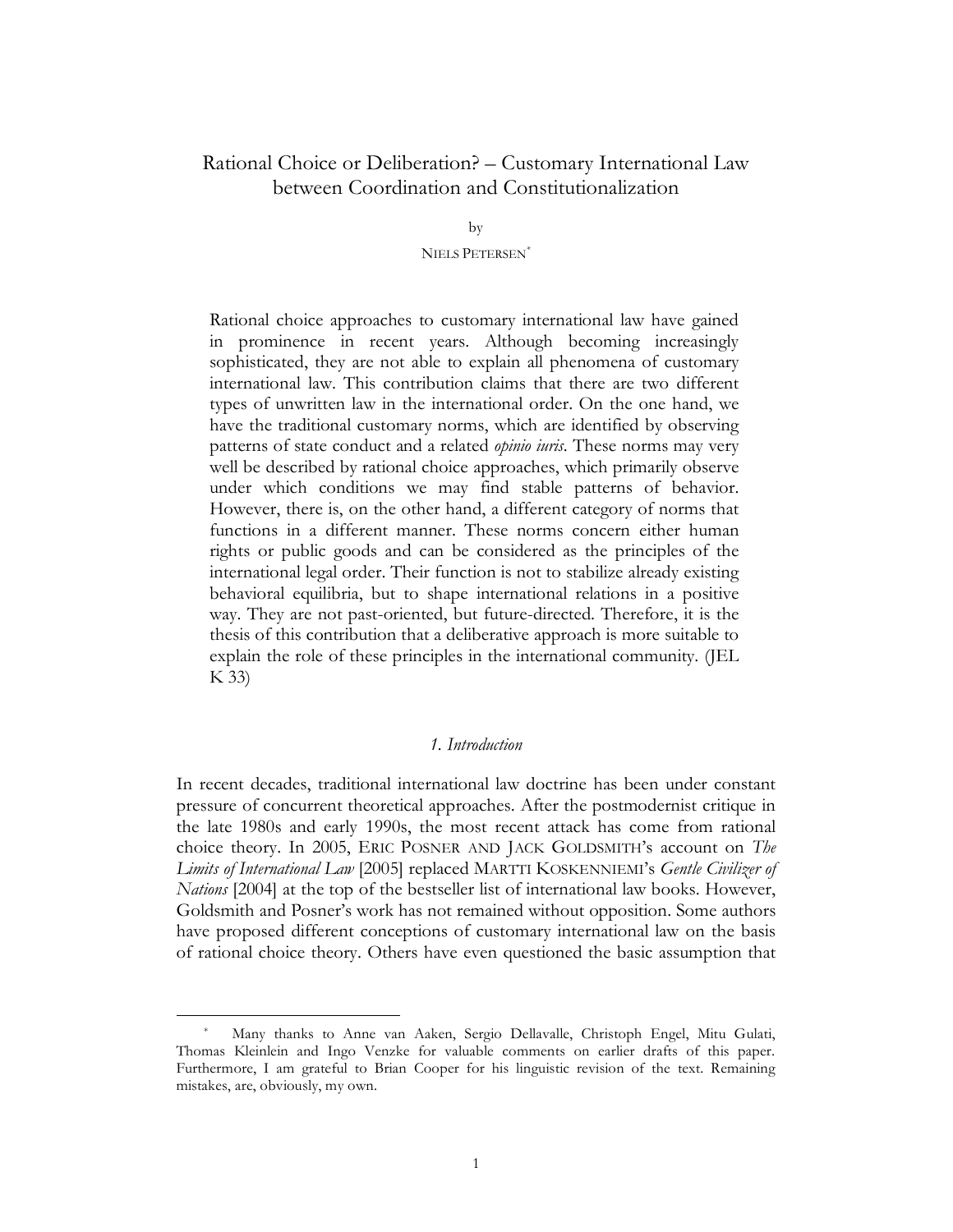rational choice theory is a good fit for describing and explaining the functioning of international law.

In this contribution, I will explore the role and the limits of game theory as a model for customary international law and try to contrast it with a deliberative approach. My thesis will be that neither of the two approaches will be able to give us a holistic account of present customary international law. However, it may be very fruitful to combine both of them in order to describe different aspects and phenomena of the international legal order. The analysis will proceed in three steps. First, I will describe the different approaches recurring to rational choice theory and explore their potential role in conceptualizing international law. In a second step, I will try to show that customary international law is basically composed of two different types of legal rules – coordinative and constitutional ones. Only the coordinative norms can be described by game theoretical accounts. Finally, I will propose to analyze the role and function of the constitutional norms by using deliberative theory.

### *2. Rational Choice Theories and Customary International Law*

In recent years, there have been different attempts to conceptualize customary international law from a rational choice perspective. Custom is defined by the Statute of the International Court of Justice as "general practice accepted as law"1 and basically consists of two elements: a general practice and *opinio iuris*, the latter being that states perform this practice because they feel legally obliged to do so. Traditionally, state practice was the crucial constituent element of customary international law. Inspired by sociological positivism, the traditional doctrine concentrated on finding patterns of state behavior for identifying rules of customary law [SCHACHTER 1982, 60; SIMMA 1995, 216]. This traditional approach is the basis for the majority of the game theoretical analyses of international law as they try to find such behavioral patterns through economic modeling [VERDIER 2002, 864]. In this process, the various approaches differ in the degree of normativity they attribute to international law.

Statute of the International Court of Justice art. 38 para. 1 lit. b, June 26, 1945, 59 Stat. 1055, 1060.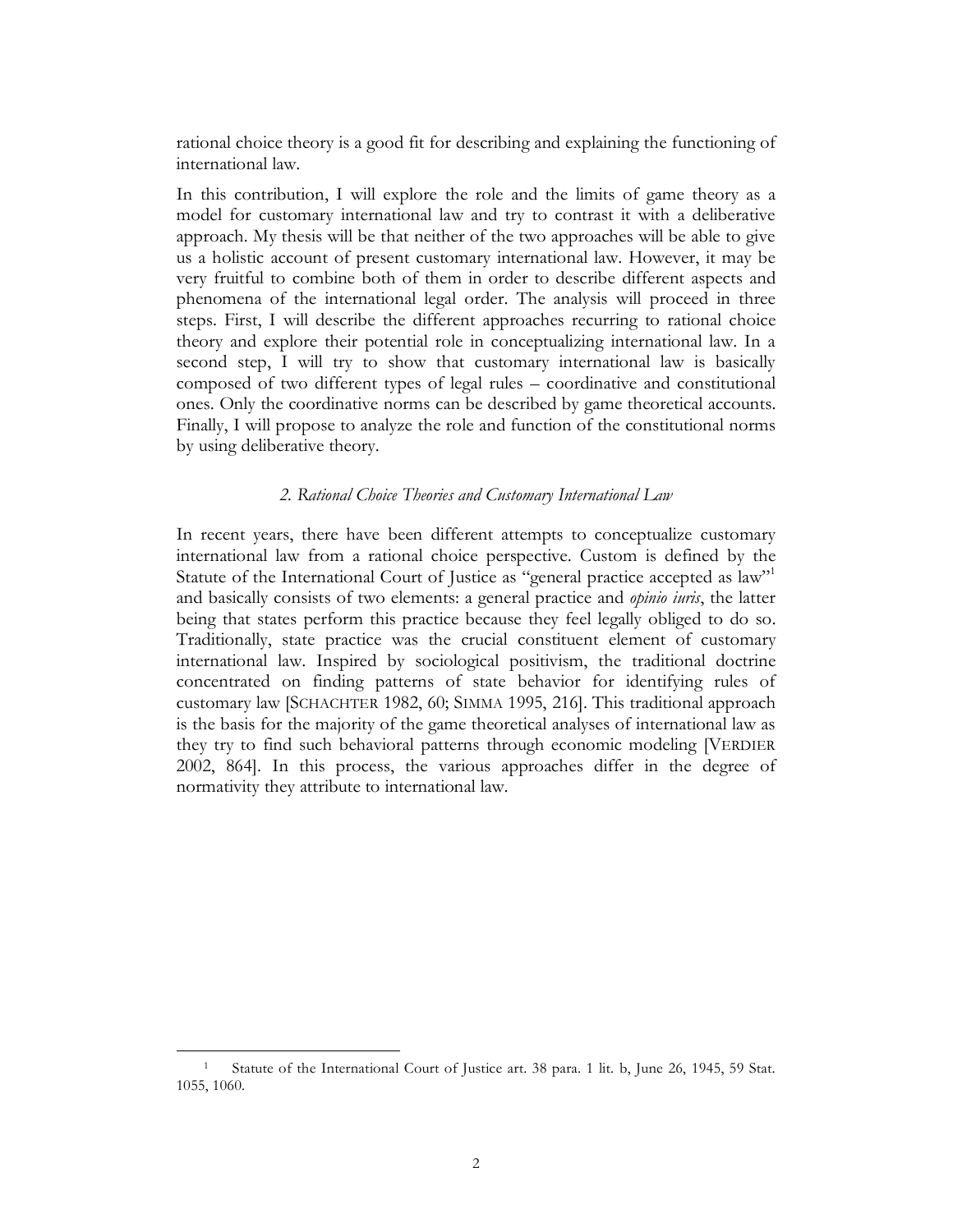#### *2.1. Law as a Label without Normative Force: Goldsmith & Posner*

The first and also the most critical account has been the analysis of customary international law by JACK GOLDSMITH AND ERIC POSNER [1999]. Goldsmith and Posner assume that behavioral regularities in international relations emerge in international games played among states. They claim that all observable

international behavior can basically be reduced to four different situations: coincidence of interest, coercion, cooperation and coordination. In the coincidence of interest situation, both states will cooperate because they gain the highest individual payoff from cooperation (table 1a). In the coercion setting, we have a weak state, which may engage in an action X, and a powerful state, which may coerce the weak state into not doing so. If the powerful state gains the most when the weak state does not perform X, it will, according to Goldsmith and Posner, impose a threat so that the weak state will abstain from X, even if X would otherwise have led to a positive pay-off because the threat has altered the pay-off structure.

The cooperation position is modeled after the prisoner's dilemma game (table 1b). The highest common pay-off is attained if both states cooperate. However, both states have

**Table 1: Games proposed by Goldsmith & Posner 1999**

| a. Coincidence of interest |          |           |  |  |
|----------------------------|----------|-----------|--|--|
|                            | Defect   | Cooperate |  |  |
| Defect                     | $-2, -2$ | $-1, 2$   |  |  |
| Cooperate                  | $2, -1$  | 3, 3      |  |  |
| b. Cooperation             |          |           |  |  |
|                            | Defect   | Cooperate |  |  |
| Defect                     | 2, 2     | 4, 1      |  |  |
| Cooperate                  | 1, 4     | 3, 3      |  |  |
| c. Coordination            |          |           |  |  |
|                            | X        | Y         |  |  |
| Action X                   | 3, 3     | 0, 0      |  |  |
| Action Y                   | 0, 0     | 3, 3      |  |  |

individual incentives to defect so that they will defect in the Nash equilibrium. Goldsmith and Posner admit that cooperation may occur under certain conditions if the game is played repeatedly, as will mostly be the case in the reality of international relations. However, they believe that cooperation is only possible in bilateral situations. Multilateral cooperation in prisoner's dilemma games is held to be impossible because of the high costs of coordination. Finally, there is a coordination game, in which the states are indifferent which action to perform as long as they agree to do the same (table 1c). In these situations, the states will coordinate each other to perform one of the two simultaneous actions.

Goldsmith and Posner claim that behavioral patterns only emerge in cases of coincidence of interest, coercion, bilateral coordination games or bilateral repeated prisoner's dilemmas. However, multilateral cooperation or coordination by means of custom never occurs because of the high costs of decentralized coordination. Furthermore, even in situations of bilateral cooperation, the cooperation would break down if the pay-off structure changed. Thus, Goldsmith and Posner claim that every behavioral pattern we can observe in international relations is driven by the self-interest of nations. Consequently, they deny that international law is an effective normative system and doubt its character of being law at all.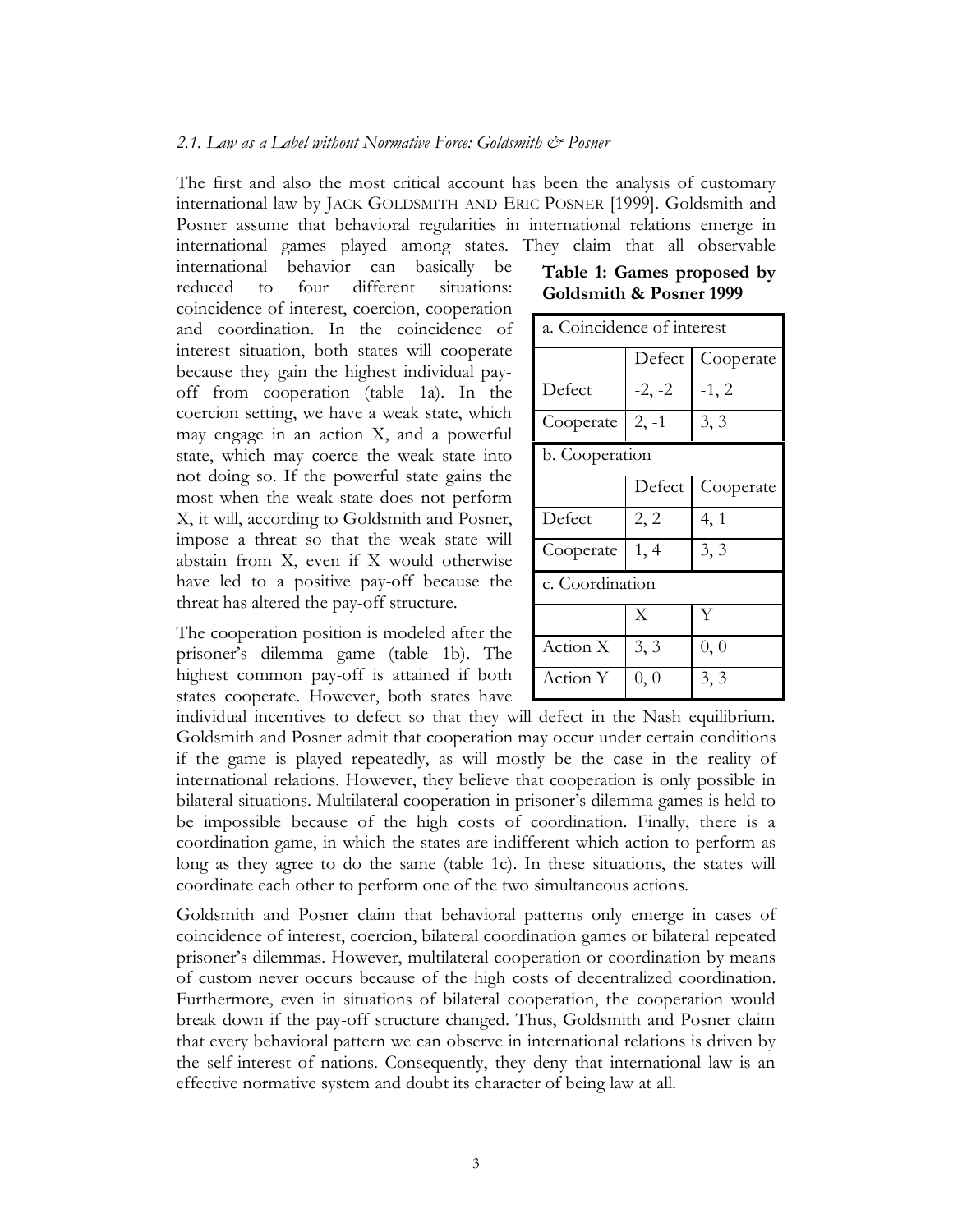#### *2.2. Making Equilibria Salient: Edward Swaine*

The contribution of Goldsmith and Posner has encouraged other scholars to propose concurrent concepts of customary international law from a rational choice perspective. These alternative approaches attribute different degrees of normativity to international law. EDWARD SWAINE [2002] tries to extend the model of

| Table 2: Games proposed by |  |
|----------------------------|--|
| Swaine 2002                |  |

| a. Battle of the Sexes |           |        |  |  |
|------------------------|-----------|--------|--|--|
|                        | X         | Y      |  |  |
| X                      | 3, 1      | 0, 0   |  |  |
| Y                      | 0, 0      | 1, 3   |  |  |
| b. Stag Hunt           |           |        |  |  |
|                        |           |        |  |  |
|                        | Cooperate | Defect |  |  |
| Cooperate              | 5, 5      | 0, 3   |  |  |

Goldsmith and Posner by two games in order to show that international law has at least some normativity. He claims that the picture presented by Goldsmith and Posner of possible behavioral patterns in international law is incomplete. Instead, he points out two games in which law might have an effect on state behavior: the battle of the sexes and the stag hunt game. In the battle of the sexes game, states have preferences for different actions (table 2a). However, coordination is more important to them than performing the preferred action, even if they cooperate at the non-preferred equilibrium. As an example, Swaine cites the designation of the territorial seas. States may have preferred different rules

of delimitation, the three-mile-rule being just one of them.

However, some kind of cooperation was more important to them, then insisting on their preferred mode of delimitation. In the stag hunt game, there are two equilibria, either mutual cooperation or mutual defection (table 2b). Both states are individually better off if they both cooperate. However, the risk averse strategy is to defect because then the defecting state will have a certain pay-off regardless of what the other state does. Swaine thus perceives customary international law to be a means of communication. If there are two or more possible equilibria in a game, it is the function of law to highlight the right equilibrium in order to ensure that all states coordinate their actions on the equilibrium with the highest collective payoff. This position is in line with some recent empirical legal studies on the expressive function of law, which claim that citizens often use law as a focal point in order to make one of different possible equilibriums in a game salient [BOHNET AND COOTER 2003; MCADAMS AND NADLER 2005].

#### *2.3. Solving the Prisoner's Dilemma: Norman & Trachtman*

While Swaine sees the value of customary international law only in its coordinative function, two other rational choice scholars, George Norman and Joel Trachtman, go even one step further: they claim that customary law is not only able to serve as a communicative means in order to select one equilibrium, but to alter the equilibrium of the game itself by changing the pay-off structure [NORMAN AND TRACHTMAN 2005]. They principally concentrate on the prisoner's dilemma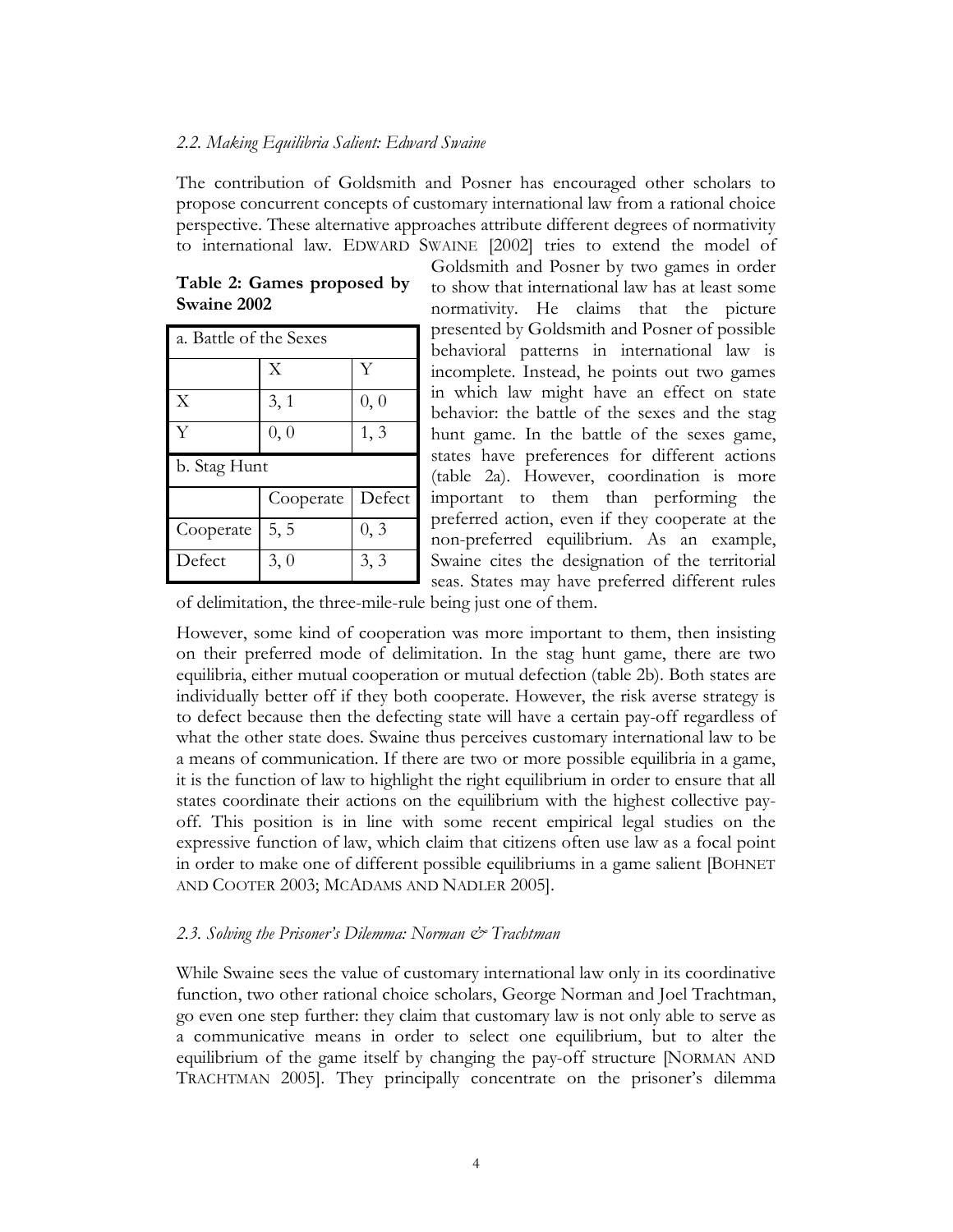situation, which had already been addressed by Goldsmith and Posner, but critique the latter for being to narrow in their analysis. If the prisoner's dilemma game is played with indefinite repetitions, then players usually have incentives to cooperate because the long-term gain from cooperation is higher than the short-term gain from defection. Thus, Norman and Trachtman deem cooperation to be possible if the states are sufficiently patient, if the pay-offs from cooperation are sufficiently high compared to the gains from defection, and if the game is repeated indefinitely. Furthermore, they point out that prisoner's dilemma games are usually perceived to be self-contained. The reality is different however, as states have the possibility of cross-sectoral punishment in case of defection, making cooperation even more likely.

Norman and Trachtman rebut the claim that cooperation is generally not possible in multilateral situations. First, there may be situations in which the multilateral rule only concerns a series of bilateral relations, as will be the case with most norms of traditional customary international law. In these situations, the considerations do not differ from those applying in simple bilateral relationships. They admit that it is less likely that customary rules will emerge in public-goodsituations, in particular if there is only a slight individual advantage from cooperation. However, there may be factors favoring the development of rules protecting public goods: first, these are particular situations in which gains from cooperation increase with the number of participating states and the gains from defection decrease accordingly; and second, cooperation is more likely if states are included in an informal network of frequent legal or factual interactions and if defection is potentially harmful for membership in the network as such. It is thus wrong to conclude in general that multilateral rules of customary international law are impossible *per se*.

### *2.4. Game Theory as a Thought Experiment: Andrew Guzman*

In contrast to the other rational choice approaches, which try to identify stable patterns of behavior, Andrew Guzman is concerned with the factors enhancing the effectiveness of international law [Guzman 2008]. He seeks to explain why states may comply with rules, independent of their actual content. Guzman identifies three factors securing the compliance of states with international law: reciprocity, retaliation and reputation. The core of his concept is the last of these factors – reputation. Non-compliance with international norms has a negative effect on a state's reputation, making it more difficult to enter into co-operations with other states in the future. Illegal behavior may thus impose additional costs on an international actor, which might outweigh the short-term gains of defection. The mere existence of a legal norm thus alters the pay-off structure of a game and may thus also alter the equilibria.

Based on this assumption, Guzman's theory of customary international law does not primarily focus on behavioral patterns [GUZMAN 2005; 2008, 183-209]. A customary rule is instead established when it influences state behavior because of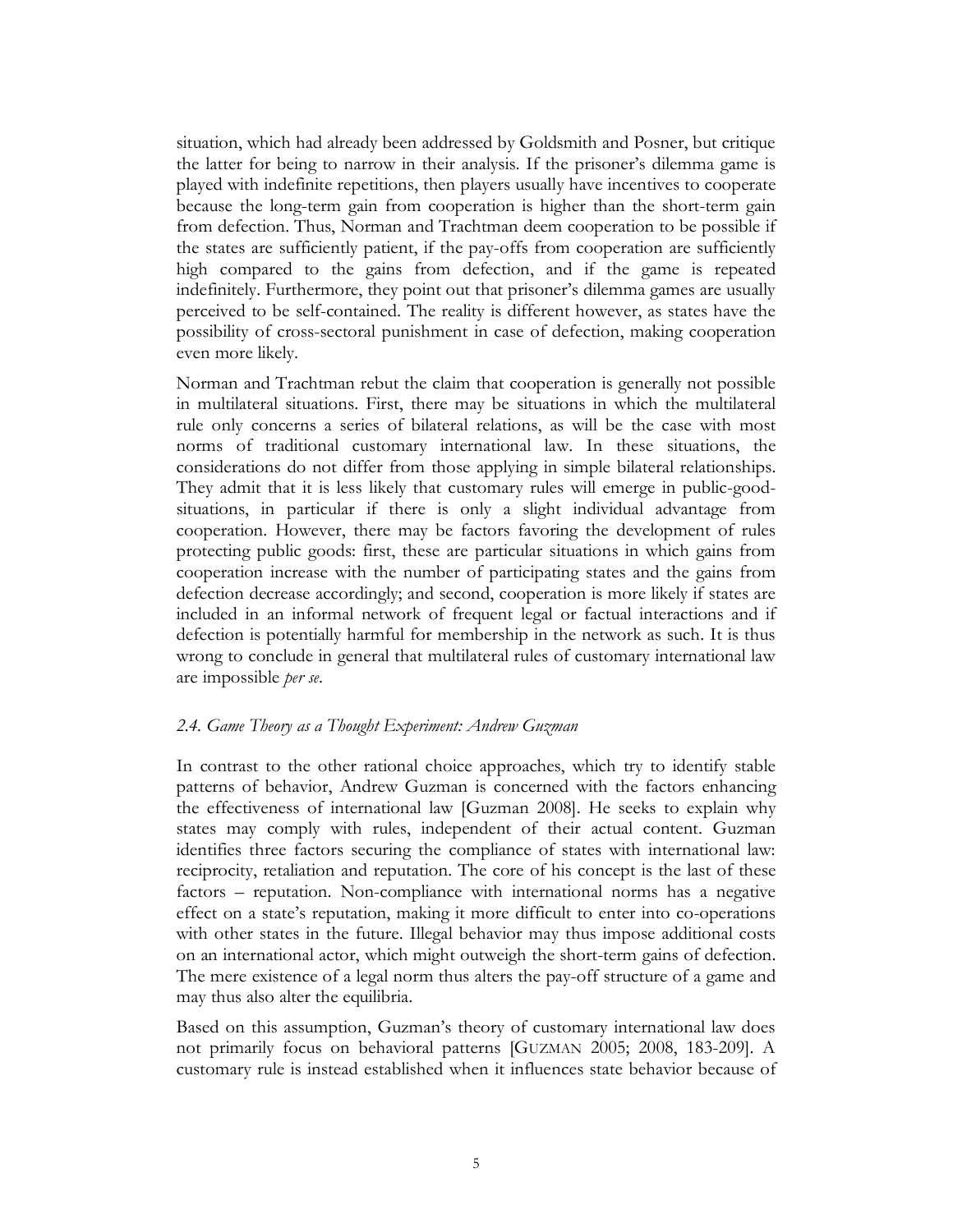its legal nature. Consequently, it is only the subjective evaluation of a legal rule by states that is relevant for determining their legal character. Guzman thus focuses on the identification of the *opinio iuris*. State practice may be an indicator in this respect; however, contrary to the traditional doctrine, it is not a constituent element. The yardstick for the validity of customary international law is thus its expected effectiveness.

#### *2.5. Evaluation: The Explanatory Value of Rational Choice Models*

The aim of game theory is to predict the behavior of rational actors in certain situations. It is not a theory of the validity of legal norms and thus not able to tell us which norms we may qualify as law and which not [CHINEN 2001, 145]. However, it may provide us with analytical tools in order to examine whether a norm or a system of norms fulfils the requirements set up by a specific theory. It is the underlying assumption of all rational choice approaches that the validity of law depends on its effectiveness. They therefore distance themselves from the normative approaches of legal positivism, which try to determine the validity on the basis of formal criteria, such as deriving it from secondary rules of recognition [HART 1994].<sup>2</sup>

In analyzing the effectiveness of international law, the majority of the rational choice approaches show clear limitations. The decisive question is whether law influences state conduct only because of its character as law – independent of its content [AAKEN 2006]; or in rational choice terms: whether legal norms alter the pay-offs of a game because of being law and not just convention or cheap talk. Analyzing different behavioral patterns does not help us in this respect. They are very useful in explaining and predicting in which situations customary norms will or may emerge. They do not, however, tell us which role law plays in maintaining these behavioral patterns.

It is the merit of Andrew Guzman's account to address the question of legal effectiveness by identifying three factors contributing to content-independent compliance: reciprocity, retaliation and reputation. By particularly focusing on reputation, Guzman provides a convincing explanation for the effectiveness of certain norms of international law. Some problems do remain, however. On the one hand, legal theories determining the validity of norms based on their effectiveness run into difficulties when it comes down to drawing concrete boundaries between law and non-law. Effectiveness is not a binary, but a gradual yardstick. As there will almost be no perfect compliance, we need to determine a certain amount of effectiveness as a criterion of separation. But where do we draw the line? Is a norm not to be considered as law because its effectiveness is measurable, but limited? What about observable changes in effectiveness? Is it relevant that a norm becomes increasingly effective or loses in effectiveness?

<sup>&</sup>lt;sup>2</sup> It is true that even positivism is not independent of effectiveness. According to Hart, the rules of recognition are those which are recognized as such by the relevant officials. However, effectiveness refers to the legal system as a whole and not to individual norms.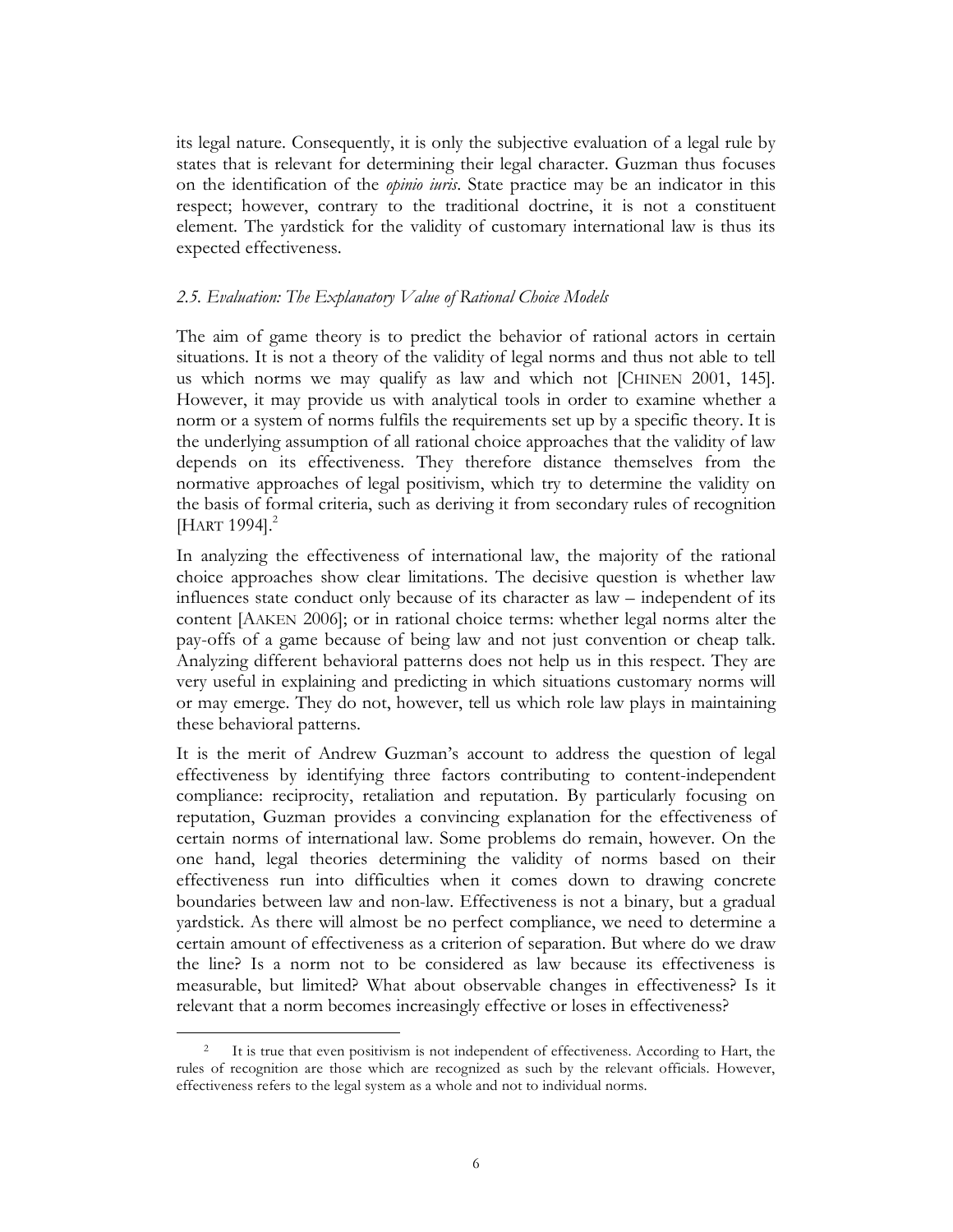On the other hand, rational choice approaches concentrate on self-interest and on states as comprehensive entities with fixed preferences. Theories regarding the state as a black box have limited explanatory power when foreign policy is, to a considerable extent, shaped by the internal deliberative process. Examples are areas such as human rights or environmental law, where many developments are driven by non-state actors [KOH 1997, 2649]. Rational choice may explain why, e.g., human norms are, to a certain extent, less effective than rules that simply coordinate state behavior. This difference is, however, only of gradual nature. It is, thus, dangerous to use this observation in order to draw the normative conclusion that such norms cannot be considered to be law. In the following, this contribution turns to alternative approaches in order to seek an explanation for the functioning of this kind of legal norms.<sup>3</sup>

#### *3. International Law between Coordination and Constitutionalization*

By focusing on behavioral patterns in their analysis of international law, rational choice scholars take a very traditional approach to international law, perceiving the international order as a system of coordination. In such a system reciprocity is the main glue [SIMMA 1970] so that it seems appropriate to describe the emergence of norms through bilateral games. However, customary international law has developed to a system transgressing the purely coordinative function. The present international legal order also seeks to protect goods and values which cannot be attributed to a specific state, but which are situated below or above state level, such as public goods or human rights [PAULUS 2001, 250-84; FASSBENDER 2003; KADELBACH 2004]. In European international law scholarship, this development is often described through the concept of constitutionalization [TOMUSCHAT 1999; FROWEIN 2000; WALTER 2001; DUPUY 2002; BOGDANDY 2006; KADELBACH AND KLEINLEIN 2007].

This evolution has also led to a transformation of the sources doctrine. While the observation of behavioral patterns traditionally was the centerpiece of identifying customary international law, modern scholarship preponderantly leans towards a more interpretative approach to customary law [PETERSEN 2008, 278-86]. There are different propositions in legal scholarship to dispense with state practice as a constituent element of custom in certain areas of international law. The most prominent of these approaches has been Bruno Simma and Philip Alston's classification of human rights as general principles, liberating the latter of the requirement to be backed by a consistent state practice [SIMMA AND ALSTON 1992]. Other authors have proposed to abandon the practice requirement [SOHN 1977, 133; TESÓN 1998, 127] or at least to downsize its importance if the respective norms have a moral impact [TASIOULAS 1996; ROBERTS 2001].

From this short overview, it has become obvious that the evolution of valuerelated norms in international law seems to be the driving force behind the new

 <sup>3</sup> GUZMAN [2008, 217] himself does not consider his approach to be overarching and comprehensive, but admits that liberal or constructivist approaches may well be complementary.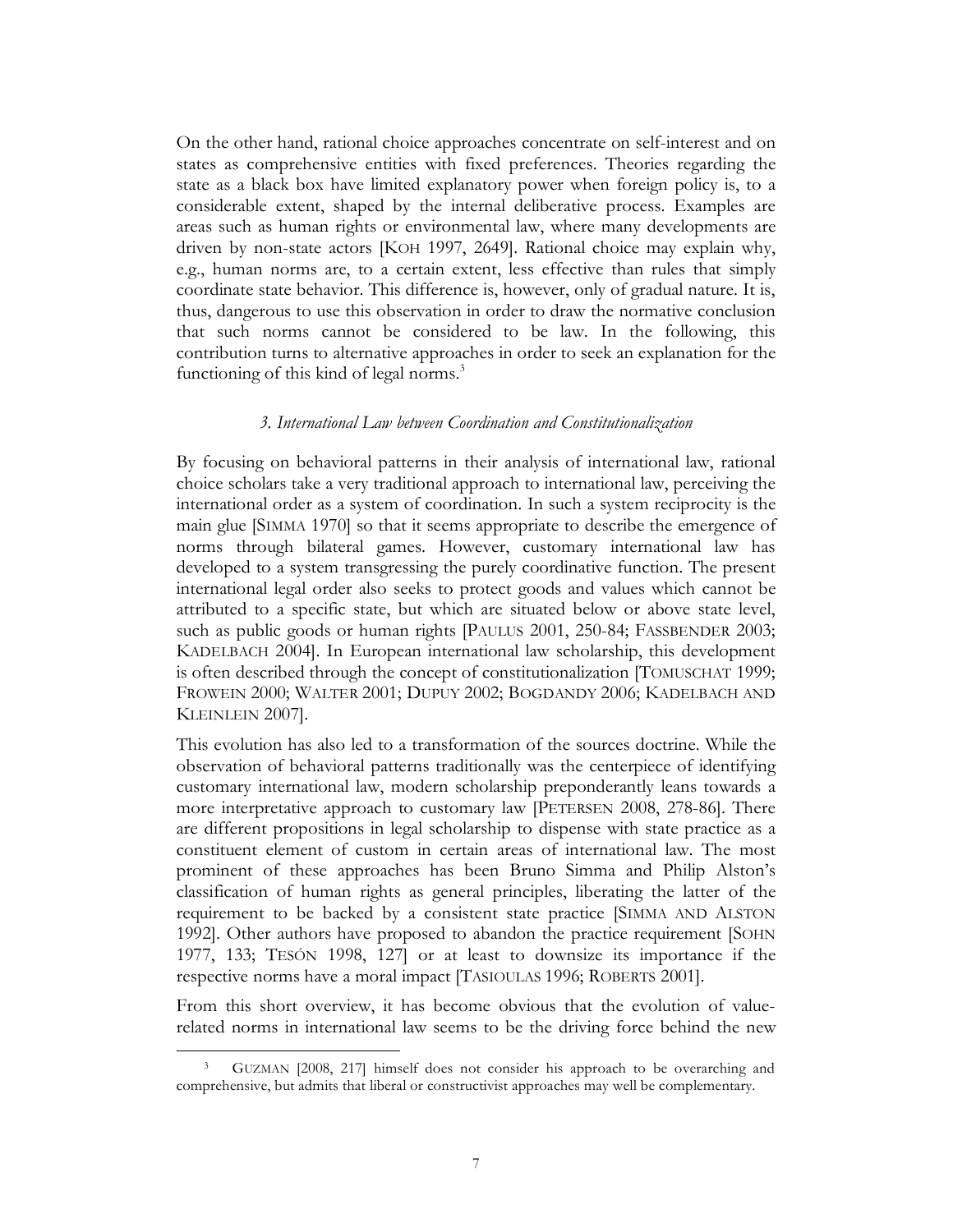tendencies in legal scholarship. In legal theory, there are some approaches that take into account the differences of norms expressing a standard of behavior, on the one hand, and those dedicated to the protection of goods and values, on the other. The most convincing description of these differences is the theoretical distinction between rules and principles [DWORKIN 1977, 26-27; ALEXY 2002, 47-48]. The principal criterion to distinguish these two types of norms is their status in cases of norm collisions. The hierarchy of rules is static. When two rules collide, there is always a secondary rule that designates the prevailing rule for every imaginable case. In contrast, when two principles come into conflict, there is no abstract hierarchy of the concurrent norms. Instead, their relationship can only be determined with regard to a concrete case. It depends on a balancing of goods by taking into account the specific circumstances of each factual situation.

In a world of conflicting goals and values, principles allow modern legal systems the necessary flexibility to deal with such conflicts [KUMM 2005, 220]. Consequently, the evolution of legal principles is the key characteristic of the constitutionalization of international law, the transition of the international legal order to a modern legal system [KADELBACH AND KLEINLEIN 2007]. It is in line with this reasoning that principles are equally the crystallization point of the modern sources doctrine. The distinction of rules and principles guides us for determining whether state practice is a constituent element of legal norms. While rules have to be classified as traditional custom, being "general practice accepted as law",<sup>4</sup> principles have to be qualified as general principles of law<sup>5</sup> dispensing with the practice requirement [PETERSEN 2008].

The reason for this differentiation lies in the functional difference of both types of norms. As principles always imply a balancing, they are necessarily goods-related. They do not refer to a specific type of conduct, but protect a certain value or good regardless of the compromising conduct. Rules, on the other hand, are preponderantly conduct-related. It is certainly possible to have value-related rules. The protection of human dignity in the German constitution is a prominent example. However, as a system with a static legal hierarchy of values would be too inflexible, it is very unlikely that there exist very many of them.

The state practice requirement for rules has a stabilizing function. As rules are in most cases directly reciprocal, states comply because they expect that the other members of the international community equally observe these rules. For rules, game theoretical models serve as an explanation why customary rules emerge in one situation, and why they do not in others. The situation is different for principles. In their majority, principles are related either to public goods, which concern a group of states, or to individuals. In both situations, they thus concern goods distinct from individual states. If there is reciprocity at all, this reciprocity is diffuse at best [KEOHANE 1989]. Game theory struggles with these situations and some scholars are quick with their conclusion that principles ought not to be

 <sup>4</sup> See above, note 1.

<sup>5</sup> ICJ Statute (note 1) art. 38 para. 1 lit. c.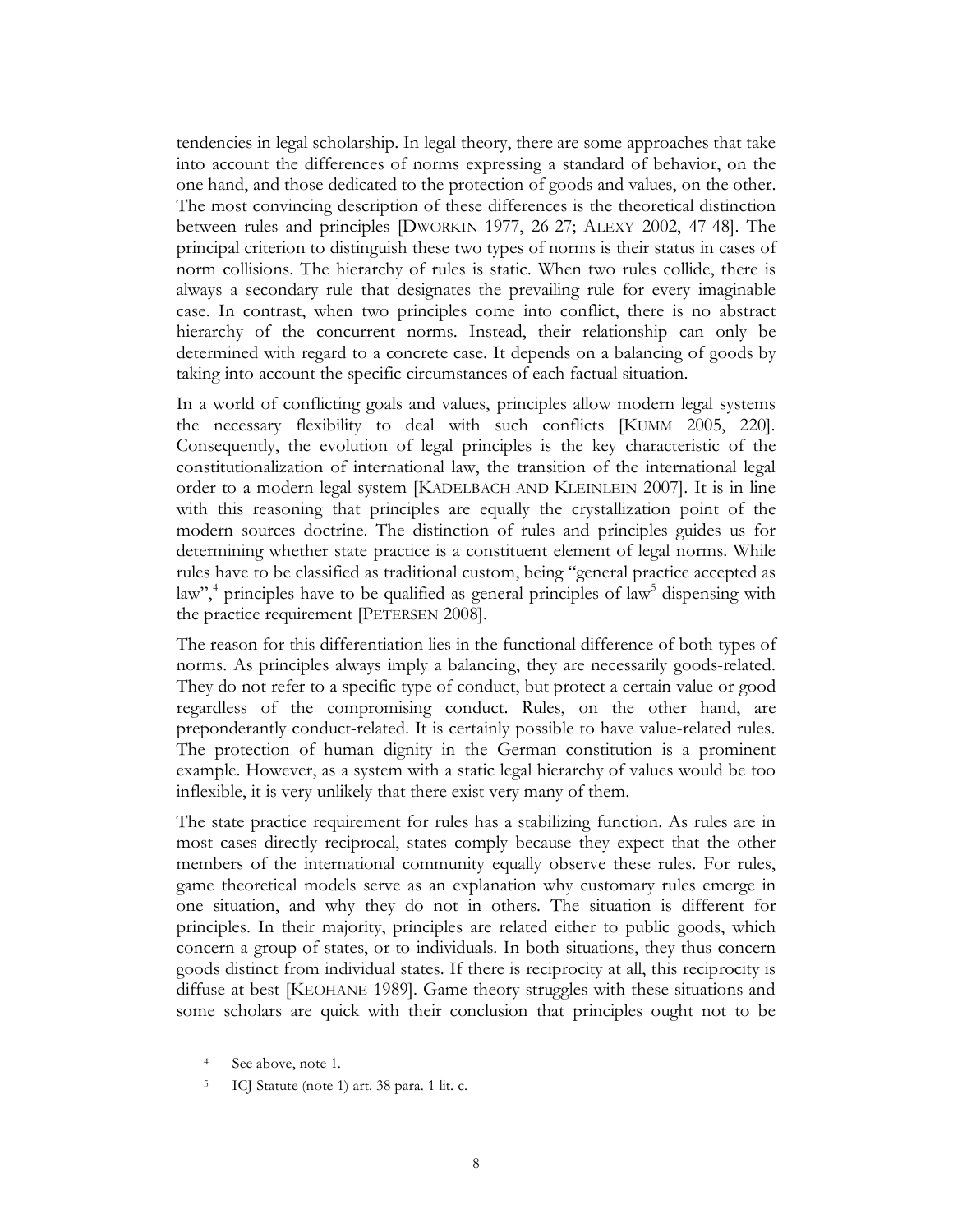qualified as law. It will, however, be the task of the following section to explore this question further and to explain the value of principles as legal norms.

### *4. Constitutionalization and Discourse Theory*

In seeking an answer for the functioning of legal principles, constructivist approaches to international law might guide us. Constructivism assumes that interests and preferences of international actors cannot be presupposed exogenously, but that they are shaped by social relations and processes as well as normative systems. The discourse between actors depends on a dense framework of principles, rules and norms, and international law provides such a framework [HABERMAS 2005, 387]. In this respect, legal principles are guidelines for normative orientation [cf. KOSKENNIEMI 1985]. In order to clarify this point, I want to distinguish two functions of legal principles, which I will explain in more detail in the following: On the one hand, principles are supposed to rationalize and to structure the legal discourse; on the other, they have an evolutionary function shaping international relations by guaranteeing progressive compliance.

# *4.1. Rationalizing and Structuring the Legal Discourse*

The first function of legal principles is to rationalize and structure the legal discourse, and to provide a framework of orientation for all kinds of actors on the international scene. This function affects different levels of impact. The first and most obvious effect of legal principles can be observed in the judiciary. Although, there is no institutionalized judicial system dealing with customary international law, legal matters of the international order may be relevant in different judicial proceedings. Examples are cases before the International Court of Justice, judicial bodies of specialized treaty regimes, arbitral tribunals or cases before national courts involving questions of international law.

It is impossible for any legal order to provide a network of specific rules governing every legally relevant situation. As the international legal order is characterized by decentralized norm-creating procedures, this problem is even more virulent for international law than for national legal orders. It is, however, almost commonly accepted that a *non liquet*, the denial of a decision on the law in the relevant case, cannot be the result of a legal decision [LAUTERPACHT 1958; WEIL 1998]. In cases that are not covered by applicable rules, lawyers thus have to find alternative ways to balance conflicting interests. One classical approach to deal with such situations is the *Lotus* principle [S.S. "Lotus", 1927 PCIJ (ser. A) No. 10 (Sept. 7)]. According to this principle, a state may only be constrained by those rules to which it has consented. Any attempt to constrain a state's freedom of action in the absence of an explicit prohibition is considered to be a violation of state sovereignty.

However, in cases of conflicting interests, it often occurs that both parties rely on their sovereignty simultaneously. In such situations, the *Lotus* principle does not provide us with a suitable solution because a clear delimitation of competing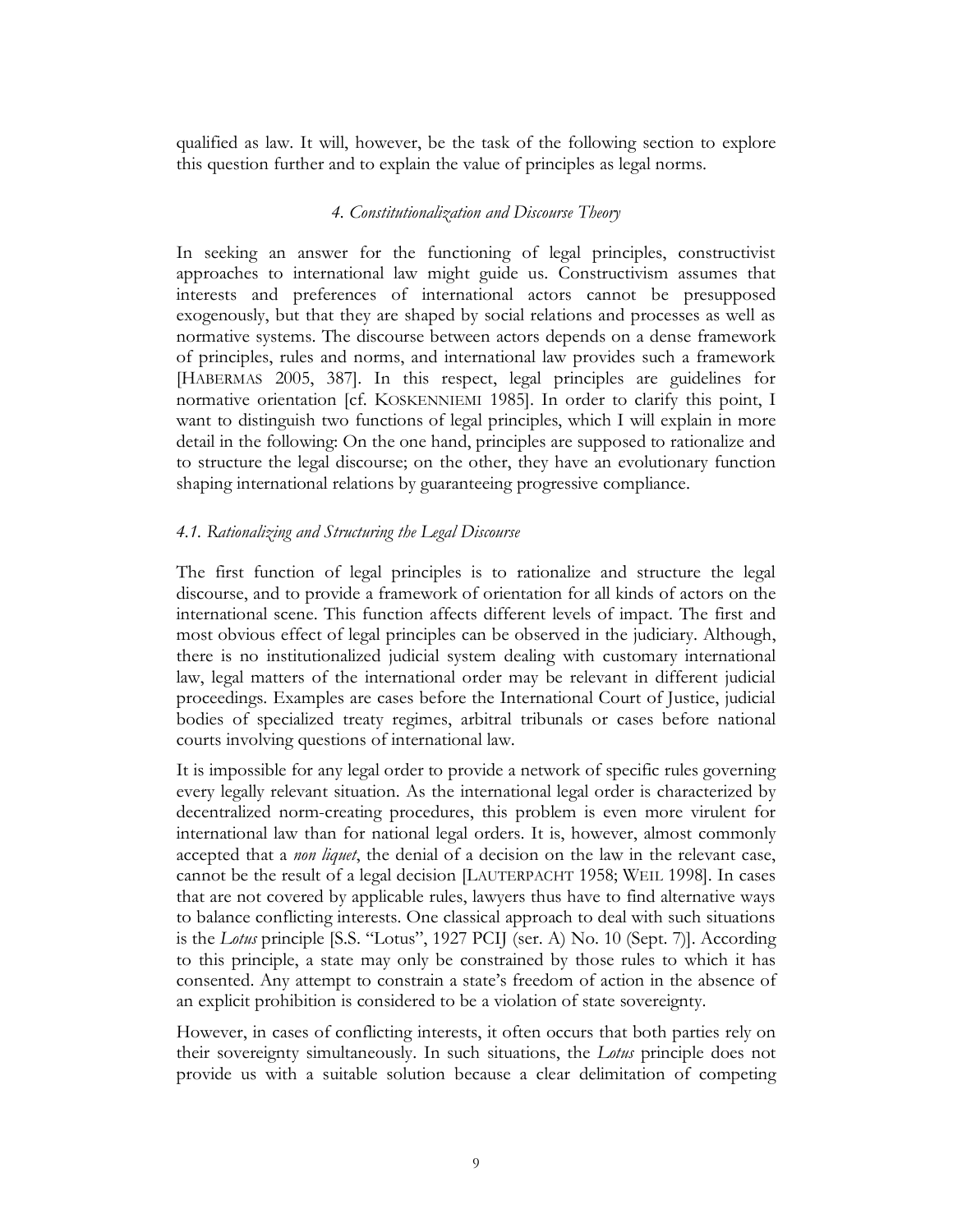liberties is not possible in an abstract way without recurring to further guidelines [KOSKENNIEMI 2005, 257]. Good examples are environmental standards related to global public goods, such as the Ozone layer or the marine environment. In this respect, conflicts may arise if one state conducts an activity that damages the Ozone layer or pollutes the Ocean, potentially causing harm to other states which may be especially affected by the reduced protection through the Ozone layer, or which might no longer be able to use the Ocean for their activities, such as tourism or fishing.

In such a case, both parties may formally rely on their sovereignty. While the polluting state may refer to its sovereignty to perform any conduct that is not prohibited by a specific rule, the other states may claim to have a sovereign right not to be subject to harmful conduct. The core of the dispute is thus a pure balancing of competing interests. Such a balancing of interests may, however, only be accomplished by resorting to principles of equity. But a reasoning based on equity will be even more difficult and arbitrary in multilateral constellations concerning public goods than in bilateral relations. In the absence of rules governing a certain situation, legal principles may increase the rationality of the legal discourse, as they may serve as authoritative guidelines for balancing the competing interests. They may play a particularly important role in relation to the protection of public goods, especially environmental goods, such as clean air or water.

However, the structuring function of principles is not limited to judicial decisions. Legal principles also provide a system of orientation for a variety of actors in an uncertain world [RISSE 2003, 108]. In many cases, actors are not sure about their preferences because they lack the necessary information and do not have sufficient time and resources to obtain them. They may then use legal norms as guidelines for their behavior. One striking example is the incorporation of international human rights into newly emerging constitutions [GINSBURG ET AL. 2008]. Certainly, principles will often be too abstract in order to serve as a concrete guideline. However, law does not always have a direct influence on human behavior [TOWFIGH 2008]. In many cases, not the legal standards themselves are yardsticks for individual conduct, but their social reflections, e.g., through judicial decisions. In this respect, courts are thus mediators between the law and the different actors of the international community.

### *4.2. The Evolutionary Function of Legal Principles*

Let us now turn to the second function of legal principles, the evolutionary function. The starting point of this idea is the assumption that the effectiveness of legal norms is a gradual, not a binary concept. Norms are neither effective or ineffective; they are instead more or less effective. Even if one thus assumes that effectiveness factors in the determination of the validity of a legal norm, this does not presuppose that there has to be full compliance with this norm. If principles have an evolutionary impact on behavior, this means that we can observe an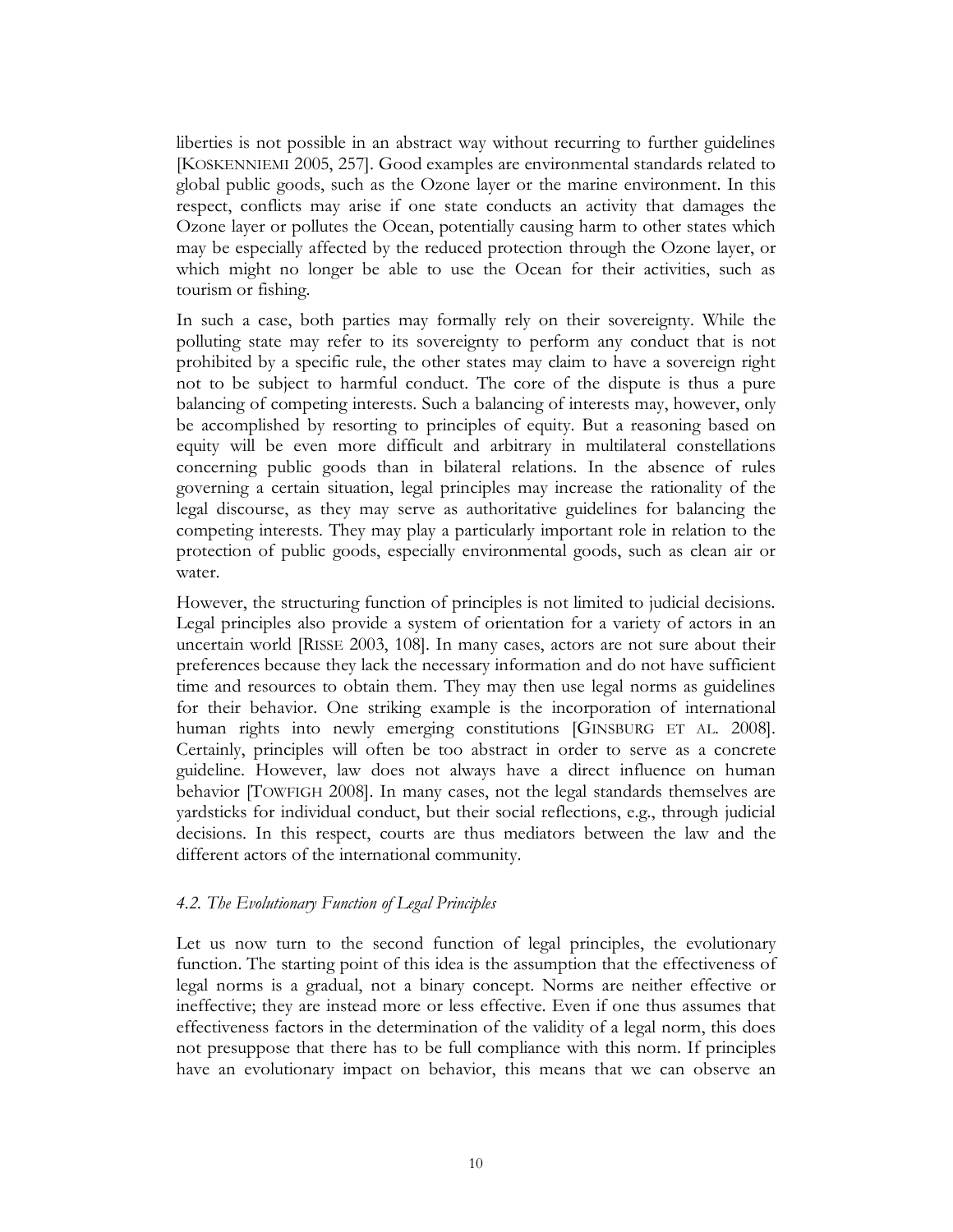increasing compliance. The norm is not effective because every state complies with it at every point in time. Rather, it shapes the behavior of the actors in the international arena and thus effectuates an increase in the protection of the good being subject of the principle.

We may illustrate this point by recurring to the deliberative spiral model of norms socialization, which has been developed by Thomas Risse and some colleagues in the field of human rights [RISSE 1999, 2000; RISSE ET AL. 2002; ULBERT AND RISSE 2005]. Risse shows in several case studies how human rights obligations gradually affect the conduct of governments and finally force them to compliance. The basic idea is that governments enter into a discourse with actors of transnational advocacy networks, and are then caught in a deliberative entrapment. He distinguishes five different stages [RISSE 1999, 538]: repression, denial, tactical concessions, prescriptive status and rule-consistent behavior.

In the first stage, the transnational advocacy network, which is formed by international human rights NGOs, puts repressions and human rights violations on the international agenda. The initial reaction of the accused government will almost always be to deny the human rights violations either by denying the validity of the international human rights norms or the facts underlying the accusation. If international pressure continues and increases, the norm-violating government seeks to pacify international criticism by performing cosmetic changes. These cosmetic changes often open up opportunities to opposition groups at the national level. Facing pressure from two sides, the international community and the national opposition, some repressive governments try to start a controlled liberalization, while others miscalculate and are overthrown by the domestic opposition. These processes lead to a gradual increase of compliance with human rights obligations.

In order to test his model empirically, Risse cites examples from the Philippines, Indonesia, Kenya, Uganda, Tunisia and Morocco, where an amelioration of the human rights situation has occurred along these lines [RISSE ET AL. 2002]. Obviously, such changes do not happen over-night. The time frame of these changes can vary widely depending on the strength of the domestic opposition and the resources of the repressive government to initially fight off external pressures [RISSE 1999, 552]. However, even in such powerful countries as China, we can observe progress in the liberalization of the Chinese society. This progress is marked, for example, by discussions about political reform within the communist party [BLUME 2008] or by an increasing participation of the public in the lawmaking process [JULIUS AND PETERSEN 2006].

Similar deliberative patterns can be observed in the field of environmental law [KECK AND SIKKINK 1998, 121-63]. In this field, transnational advocacy networks cooperate with local NGOs in order to put governments under pressure. These networks collect information from different sources, like scientists or local communities, in order to politicize the issues and make them known to the general public. Once these issues have been set on the agenda, national governments and international institutions have to address them and are forced to justify their own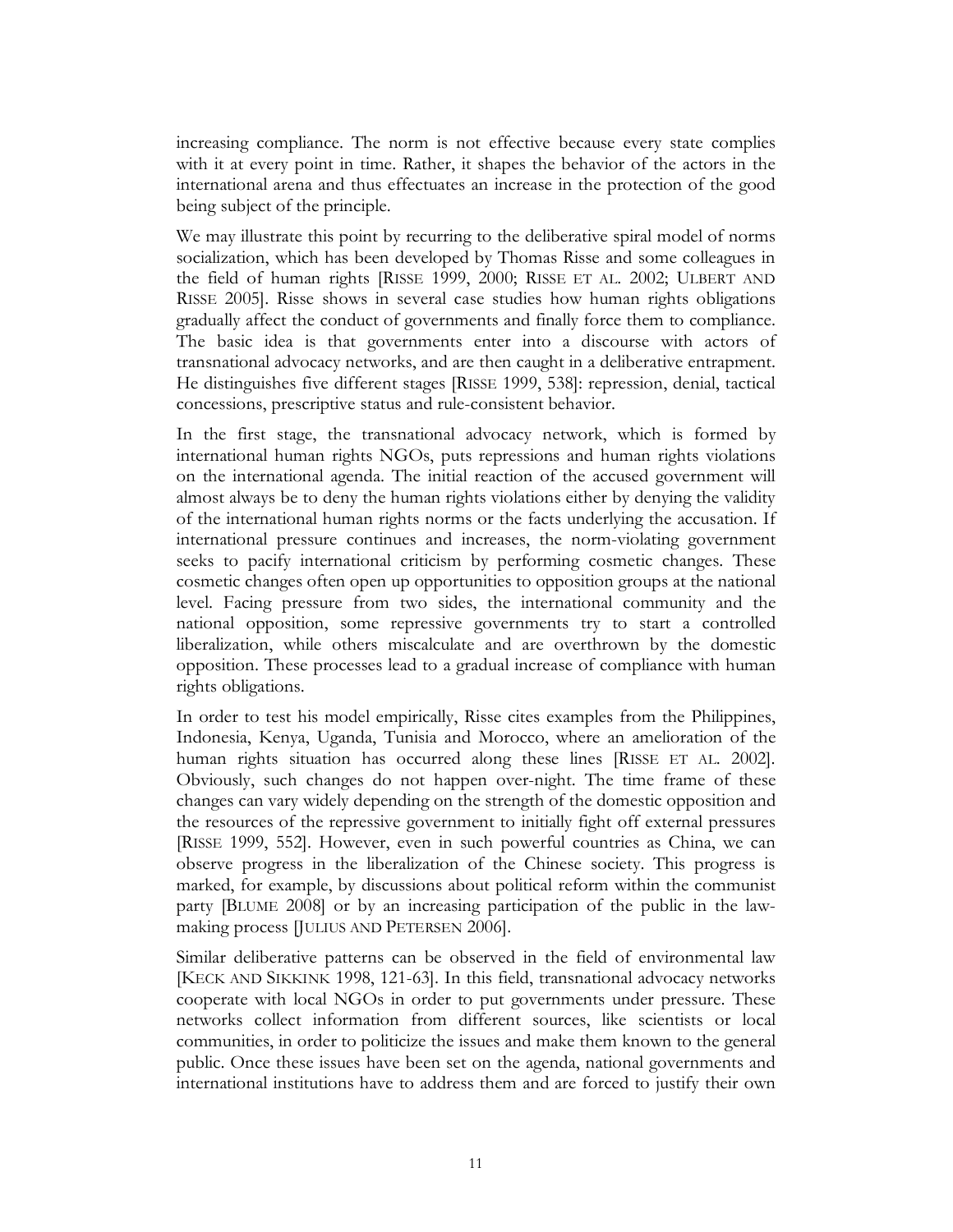conduct, which is often the first step towards an increasing compliance with legal norms.

The decisive point in this process is that the governments accept the discourse on legal standards instead of rebutting every accusation by simply denying the existence of law. States are thus subject to reputational accountability. They have incentives at least to make others believe that they act according to legal norms in order to be accepted as members of the international community [RISSE 2003, 116]. Admittedly, reputational accountability does not necessarily require legal standards. But making a legal instead of a purely moral argument increases the legitimacy of a stipulation [BYERS 1999, 9].

The deliberative process is based on an interplay between different private and public actors. It assumes that states are no monolithic entities with fixed preferences [SLAUGHTER 2000, 201]. They rather consist of different institutions and agencies, each pursuing different interests. They are often influenced by various social groups. This description does not only apply to a "world of liberal states" [SLAUGHTER 1995]. The more institutionalized an autocratic state is, the more likely it is that its government consists of different fractions trying to pursue their own agenda. Furthermore, they are not totally independent of public opinion. Even if private actors have no formal means of influence, they may nevertheless put the government under pressure in certain political issues by using transnational advocacy networks or the national and international public. In such an environment, the value of legal principles is not limited to guaranteeing compliance of state actors. They may also induce a process that leads to increasing compliance, which is driven by different forces of civil society.

# *5. Conclusion: The Stabilizing and Evolutionary Character of Custom*

The preceding analysis aimed to show that customary international law consists of two different types of norms fulfilling different functions. The first category is traditional custom. Customary rules are backward looking, being identified by observing state behavior in the past. Its principal function is to stabilize and to coordinate state conduct. However, modern international law is not limited to this stabilizing function. There is another type of norms, principles, which instead have an evolutionary impact on behavior. Instead of state practice, principles rely only on *opinio iuris*, as it is e.g. reflected through resolutions of various representative international institutions. Initial lack of compliance is innocuous for their legal character as long as there are signs of positive progression.

In order to conceptualize these different types of norms, we have to rely on different theoretical approaches. Rational choice theories are very illuminating in explaining the emergence of customary rules and in analyzing why states comply with them even if it does not lie in their short-term interest. However, they have rather limited explanatory power when it comes to the protection of human rights or principles of environmental law. In this context, constructivist explanations inspired by discourse theory may be more apt to describe the underlying processes.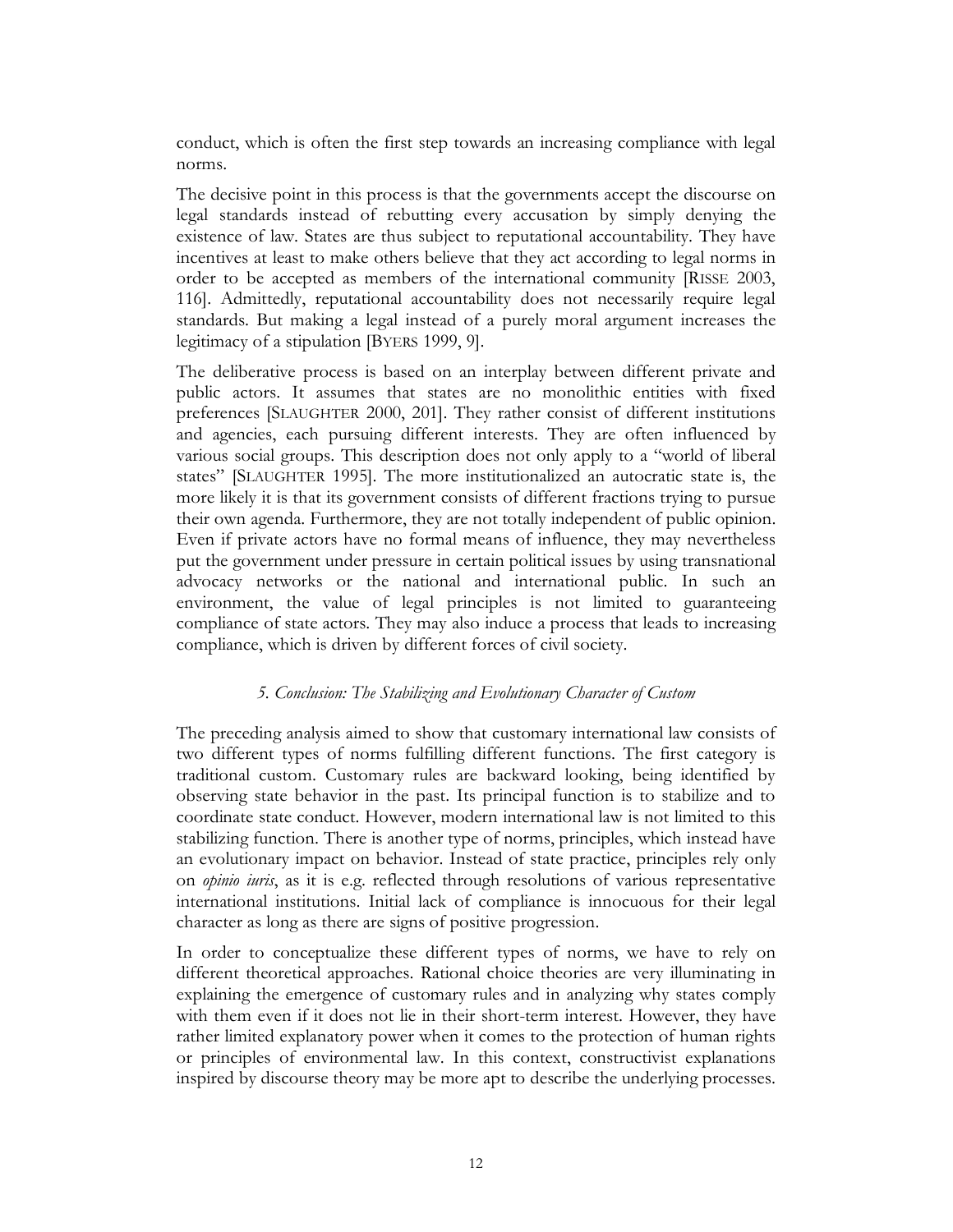Because in areas such as the environment or human rights, a government's preferences are not constant, but may be shaped by the political process and public discourse, the assumption of fixed preferences is not very helpful. It is thus dangerous to design a static conception of compliance and to draw normative consequences regarding the validity of legal norms from such a model. Much of international law's potential lies instead in its evolutionary function, which is not directly concerned with a certain status, but which furthers the development towards this status.

#### *Bibliography*

- AAKEN, A. v. [2006], "To Do Away with International Law? Some Limits to 'The Limits of International Law'", *European Journal of International Law*, 17, 289-308
- ALEXY, R. [2002], *A Theory of Constitutional Rights*, Oxford University Press: Oxford
- BLUME, GEORG (2008) "Olympische Reformen", *Die Zeit*, March 6
- BOGDANDY, A. v. [2006], "Constitutionalism in International Law: Comment on a Proposal from Germany", *Harvard International Law Journal*, 47, 223-42
- BOHNET, I. AND R. D. COOTER [2003], "Expressive Law: Framing or Equilibrium Selection", UC Berkeley School of Law Public Law and Legal Theory Research Paper No. 138: Berkeley
- BYERS, M. [1999], *Custom, Power and the Power of Rules*, Cambridge University Press: Cambridge
- CHINEN, M. A. [2001], "Game Theory and Customary International Law: A Response to Professors Goldsmith and Posner", *Michigan Journal of International Law*, 23, 143-89
- DUPUY, R.-J. [2002], "L'unité de l'ordre juridique international", *Recueil des Cours*, 297, 9-489
- DWORKIN, R. [1977], *Taking Rights Seriously*, Duckworth: London
- FASSBENDER, B. [2003], "Der Schutz der Menschenrechte als zentraler Inhalt des völkerrechtlichen Gemeinwohls", *Europäische Grundrechte Zeitschrift*, 30, 1-16
- FROWEIN, J. A. [2000], "Konstitutionalisierung des Völkerrechts", *Berichte der Deutschen Gesellschaft für Völkerrecht*, 39, 427-47
- GINSBURG, T., S. CHERNYKH AND Z. ELKINS [2008], "Commitment and Diffusion: How and Why National Constitutions Incorporate International Law", *University of Illinois Law Review*, 2008, 201-37
- GOLDSMITH, J. L. AND E. A. POSNER [1999], "A Theory of Customary International Law", *The University of Chicago Law Review*, 66, 1113-77
	- ——— [2005], *The Limits of International Law*, Oxford University Press: Oxford
- GUZMAN, A. T. [2005], "Saving Customary International Law", *Michigan Journal of International Law*, 27, 115-76
	- ——— [2008], *How International Law Works. A Rational Choice Theory*, Oxford University Press: Oxford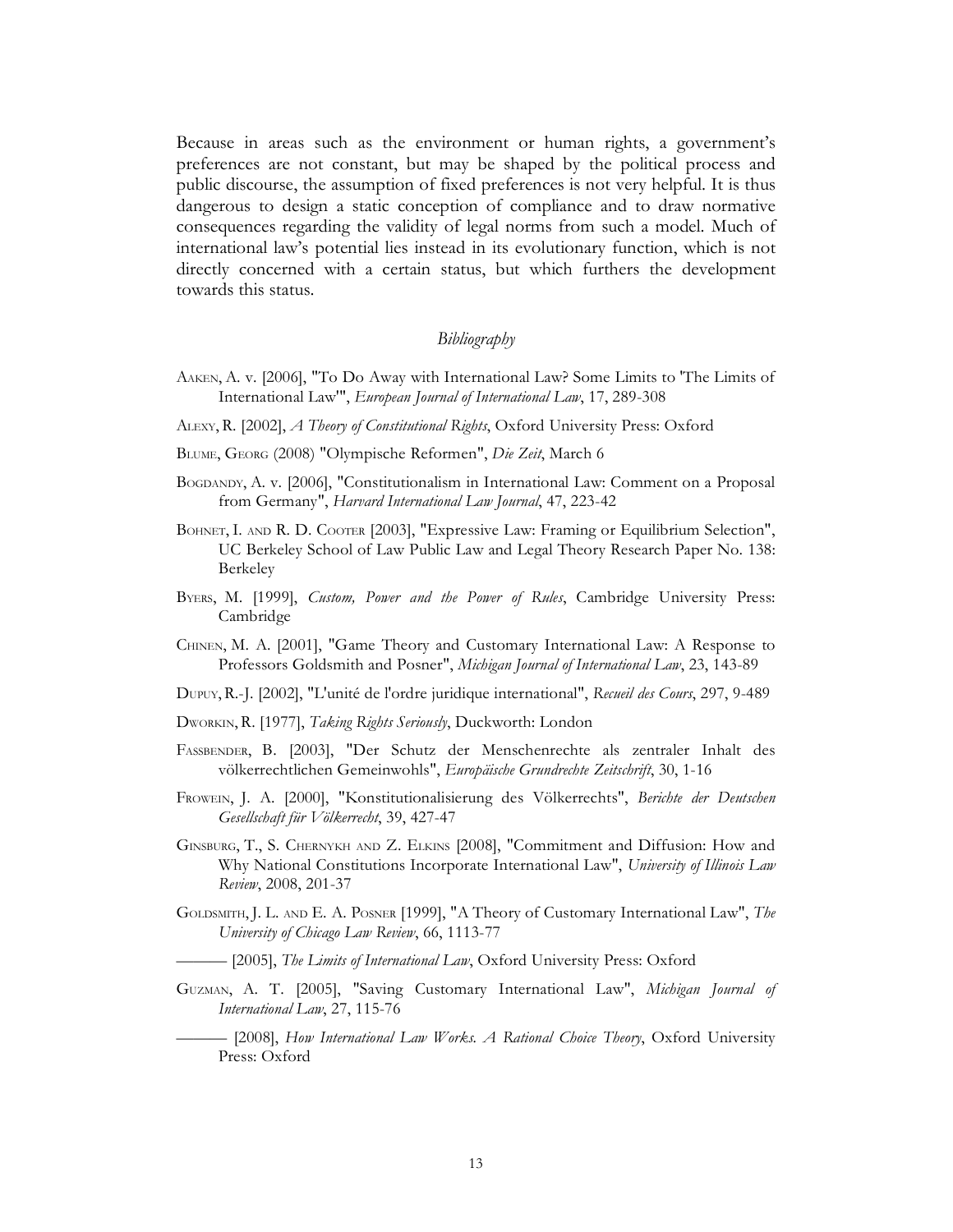- HABERMAS, J. [2005], "Concluding Comments on Empirical Approaches to Deliberative Politics", *Acta Politica*, 40, 384-92
- HART, H. L. A. [1994], *The Concept of Law*, Clarendon Press: Oxford
- JULIUS, H. AND N. PETERSEN [2006], "Die Kodifikation des chinesischen Sachenrechts", *Zeitschrift für chinesisches Recht*, 13, 151-53
- KADELBACH, S. [2004], "Ethik des Völkerrechts unter Bedingungen der Globalisierung", *Zeitschrift für ausländisches öffentliches Recht und Völkerrecht*, 64, 1-20
- KADELBACH, S. AND T. KLEINLEIN [2007], "International Law a Constitution of Mankind? Attempt at a Re-appraisal with an Analysis of Constitutional Principles", *German Yearbook of International Law*, 50, forthcoming
- KECK, M. E. AND K. SIKKINK [1998], *Activists beyond Borders. Advocacy Networks in International Politics*, Cornell University Press: Ithaca
- KEOHANE, R. O. [1989], "Reciprocity in International Relations", 132-57 in: R. O. Keohane (ed.), *International Institutions and State Power*, Westview Press: Boulder
- KOH, H. H. [1997], "Why Do Nations Obey International Law?" *Yale Law Journal*, 106, 2599-659
- KOSKENNIEMI, M. [1985], "General Principles: Reflexions on Constructivist Thinking in International Law", *Oikeustiede-Jurisprudentia*, 18, 120-63

——— [2004], *The Gentle Civilizer of Nations. The Rise and Fall of International Law 1870- 1960*, Cambridge University Press: Cambridge

——— [2005], *From Apology to Utopia. The Structure of the International Legal Argument*, Cambridge University Press: Cambridge

- KUMM, M. [2005], "Liberale Gerechtigkeitstheorien und die Struktur der Grundrechte", 218-34 in: R. Alexy (ed.), *Juristische Grundlagenforschung*, Franz Steiner Verlag: Stuttgart
- LAUTERPACHT, H. [1958], "Some Observations on the Prohibition of 'Non Liquet' and the Completeness of the Law", 196-221 in: F. M. van Asbeck *et al.* (eds.), *Symbolae Verzijl*, Martinus Nijhoff: Den Haag
- MCADAMS, R. H. AND J. NADLER [2005], "Testing the Focal Point Theory of Legal Compliance: The Effect on Third Party Expression in an Experimental Hawk/Dove Game", *Journal of Empirical Legal Studies*, 2, 87-123
- NORMAN, G. AND J. P. TRACHTMAN [2005], "The Customary International Law Game", *American Journal of International Law*, 99, 541-80
- PAULUS,A. [2001], *Die internationale Gemeinschaft im Völkerrecht*, C.H. Beck: München
- PETERSEN, N. [2008], "Customary Law without Custom? Rules, Principles, and the Role of State Practice in International Norm Creation", *American University International Law Review*, 23, 275-310
- RISSE, T. [1999], "International Norms and Domestic Change: Arguing and Communicative Behavior in the Human Rights Area", *Politics & Society*, 27, 529-59
- ——— [2000], ""Let's Argue!": Communicative Action in World Politics", *International Organization*, 54, 1-39